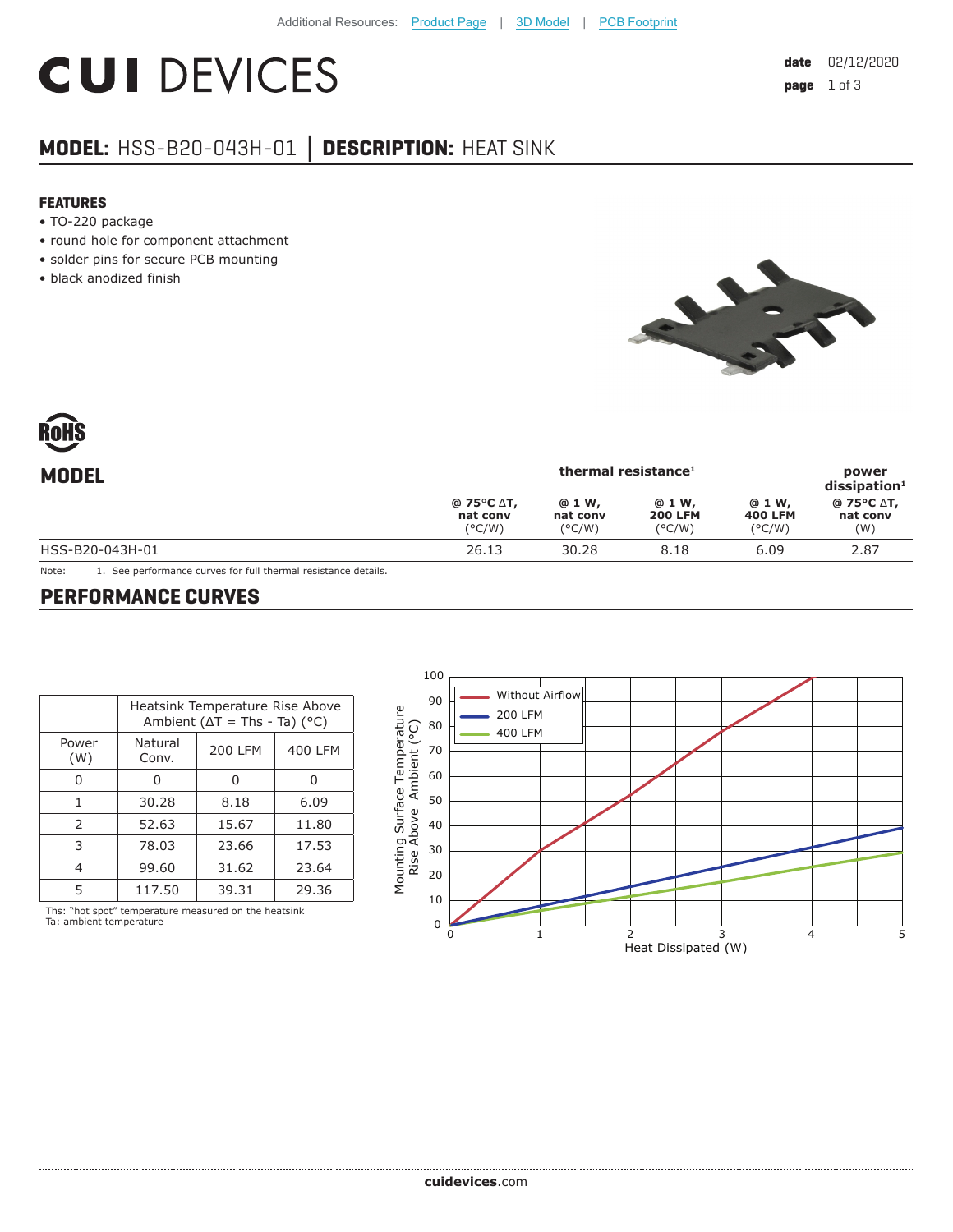### **MECHANICAL DRAWING**

units: mm tolerance:  $\pm 0.5$  mm

| MATERIAL         | AL1100           |
|------------------|------------------|
| <b>FINISH</b>    | black anodized   |
| <b>THICKNESS</b> | $1.0 \text{ mm}$ |
| PIN MATFRIAI     | brass            |
| PIN PLATING      | tin              |
| WFIGHT           | 1.8 g            |